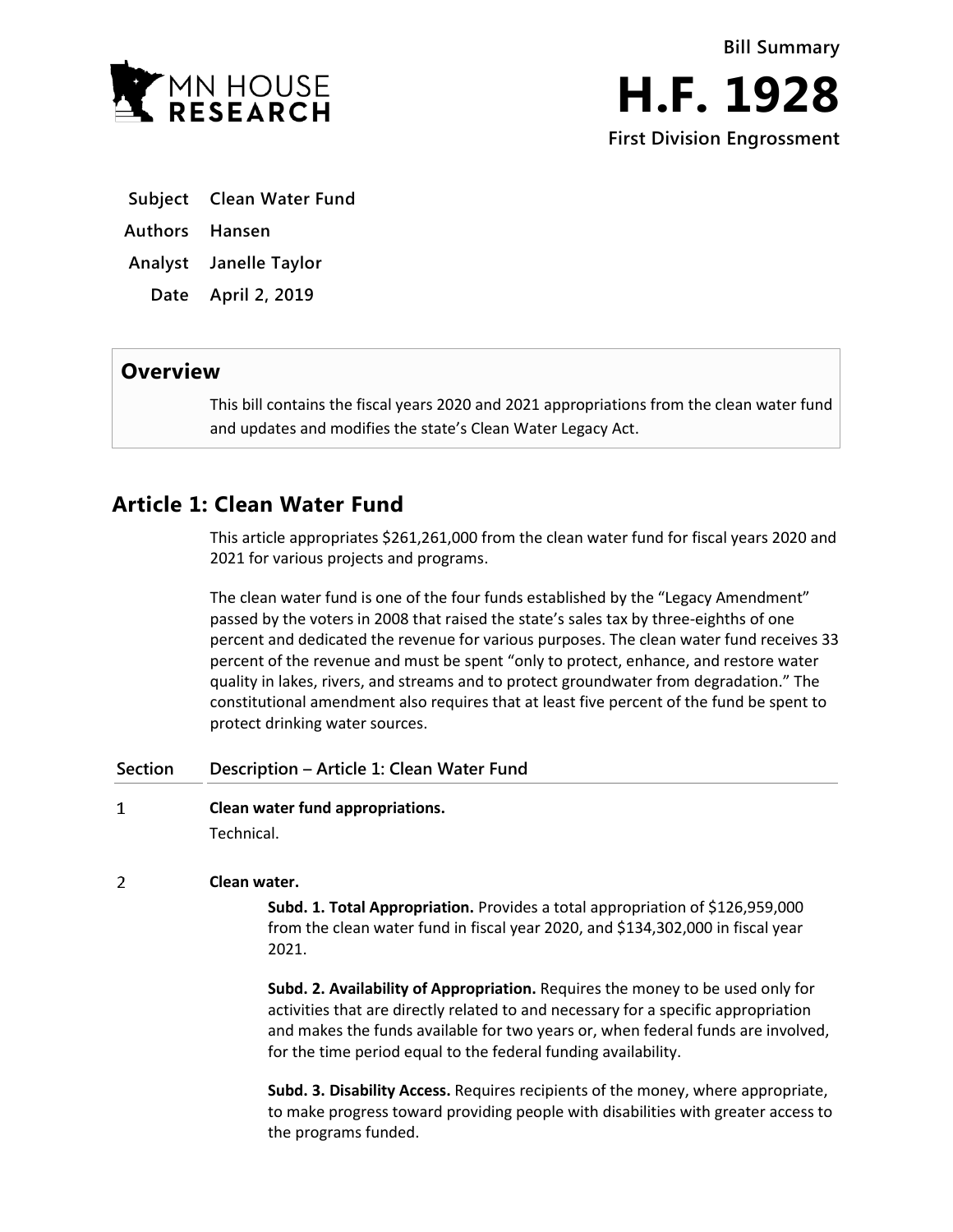### $\overline{3}$ **Department of Agriculture.**

Appropriates \$12,445,000 in fiscal year 2020 and \$12,445,000 in fiscal year 2021 to the Department of Agriculture for various purposes, including money for:

- increased monitoring for pesticides and pesticide degradates in surface water and groundwater;
- activities to protect groundwater from nitrate contamination;
- technical assistance, research, and demonstration projects regarding best management practice implementation
- research to quantify and reduce agricultural contributions to impaired waters;
- a research inventory database;
- the Minnesota agricultural water quality certification program;
- a regional irrigation water quality specialist;
- the Forever Green Agriculture Initiative; and
- testing private wells for pesticides where nitrates are detected.

#### $\overline{4}$ **Public Facilities Authority.**

Appropriates \$9,125,000 in fiscal year 2020 and \$9,125,000 in fiscal year 2021 to the Public Facilities Authority (PFA), including a total of \$18,000,000 for the point source implementation grants program, and a total of \$250,000 for grants and loans for small community wastewater treatment.

#### 5 **Pollution Control Agency.**

Appropriates \$24,823,000 in fiscal year 2020 and \$22,623,000 in fiscal year 2021 to the Pollution Control Agency (PCA), including money for:

- completion of statewide surface water assessments;
- the development of watershed restoration and protection strategies (WRAPS) which include TMDL studies and TMDL implementation plans;
- groundwater assessment;
- implementation of the St. Louis River System Area of Concern Remedial Action Plan;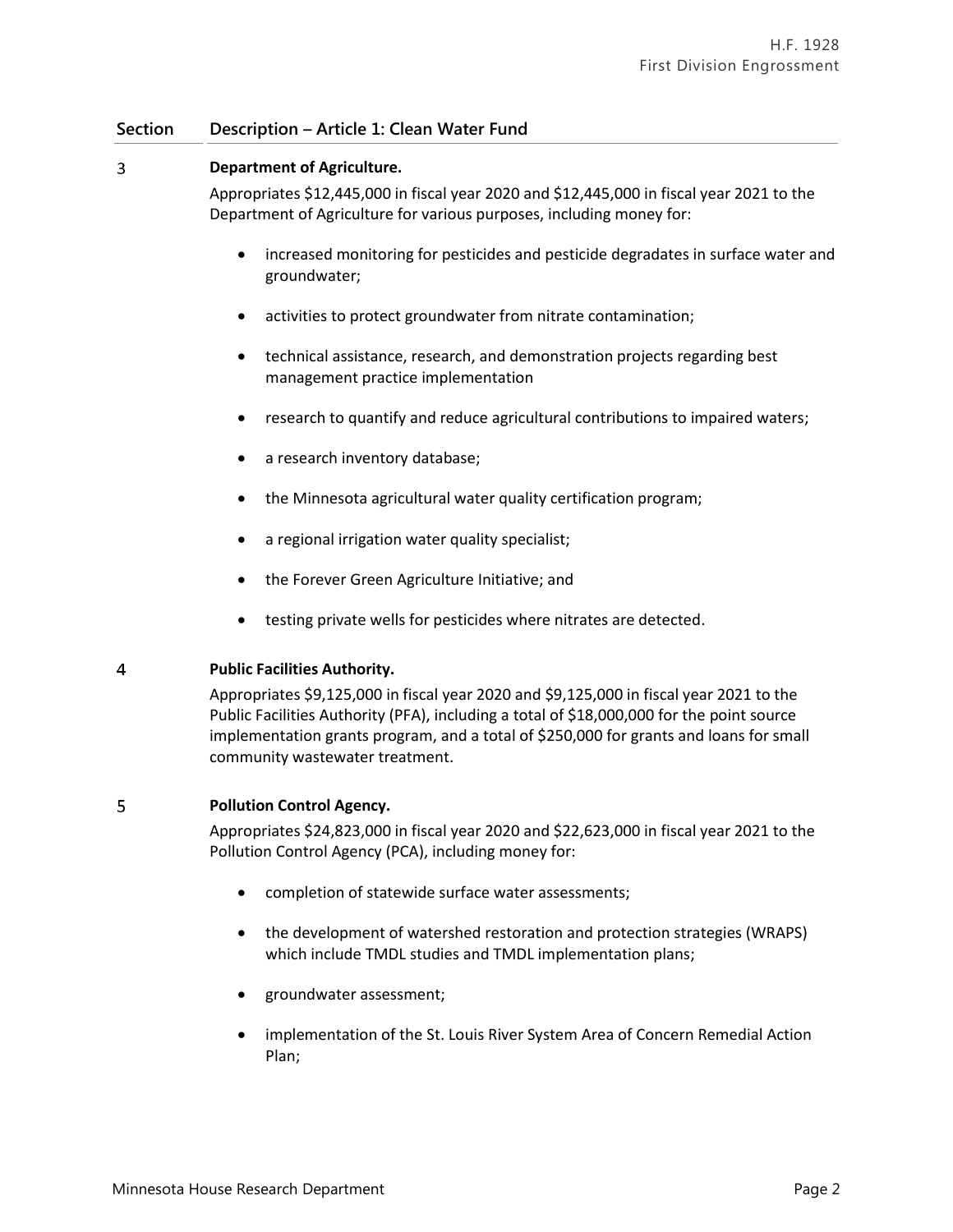- national pollutant discharge elimination system (NPDES) wastewater and storm water TMDL implementation;
- grants to counties for subsurface sewage treatment systems (SSTS);
- grants for sanitary sewer projects in Voyageurs National Park;
- activities, training, and grants to reduce chloride pollution; and
- administration of the Clean Water Council.

#### 6 **Department of Natural Resources.**

Appropriates \$11,076,000 in fiscal year 2020 and \$11,076,000 in fiscal year 2021 to the Department of Natural Resources (DNR), including money for:

- stream flow monitoring;
- lake Index of Biological Integrity (IBI) assessments;
- assessing mercury contamination of fish;
- development of targeted, science-based WRAPS;
- water supply planning, aquifer protection, and monitoring activities;
- technical assistance to support local implementation of nonpoint source restoration and protection activities;
- applied research and tools;
- county geologic atlases;
- maintenance and updates to buffer maps and technical guidance; and
- the Minnesota forests for the future program.

#### 7 **Board of Water and Soil Resources.**

Appropriates \$56,269,000 in fiscal year 2020 and \$62,269,000 in fiscal year 2021 to the Board of Water and Soil Resources (BWSR), including money for:

- performance based grants to local units of government to implement projects identified as part of the One Watershed, One Plan, or other plans;
- grants to local units of government for various water quality projects consistent with TMDL and WRAPS;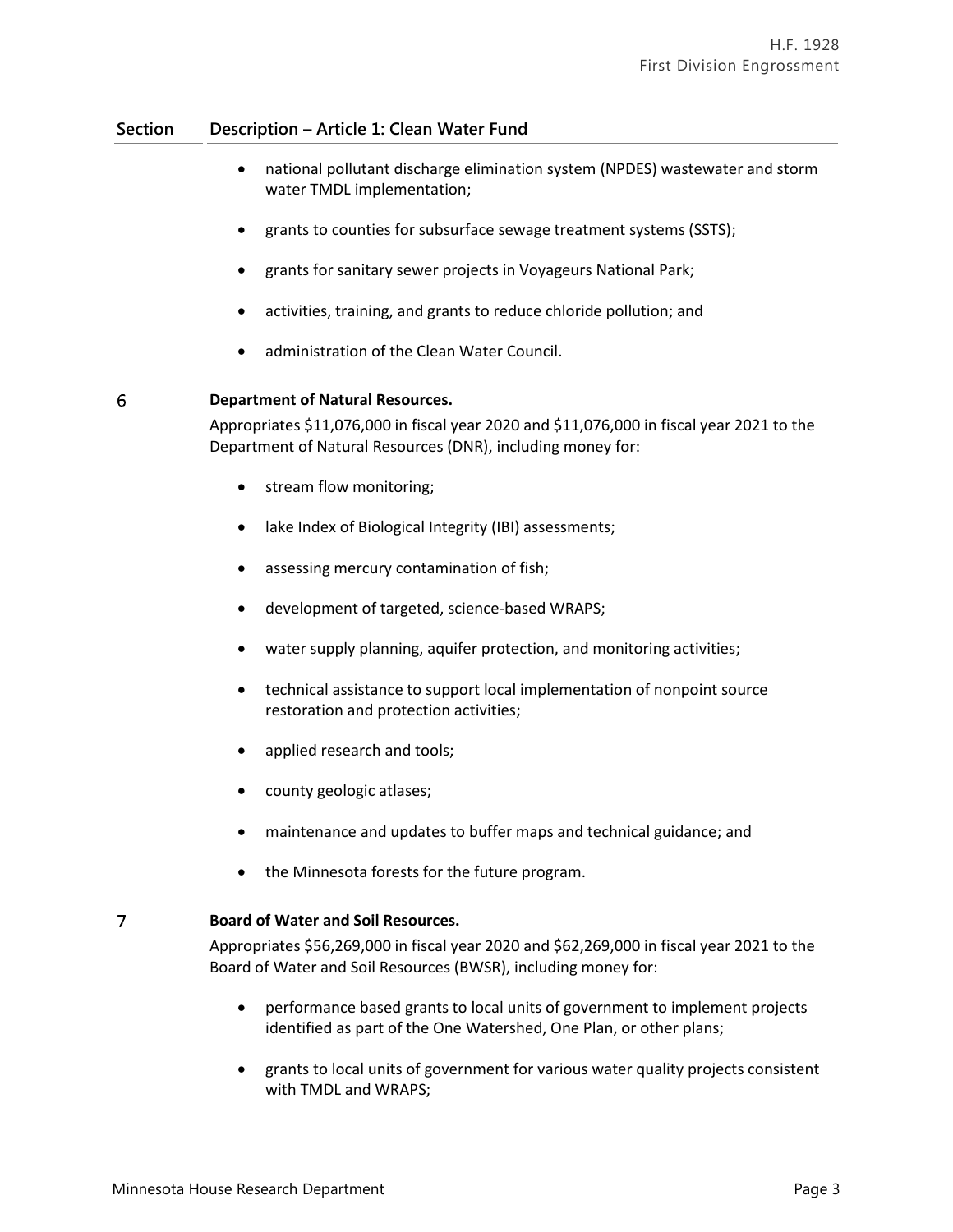- acceleration of implementation, including technical assistance;
- state oversight and accountability of local implementation efforts;
- grants to local units of government to ensure compliance with buffer and soil loss requirements;
- acquisition, restoration, and preservation of riparian land adjacent to water by easement or contracts;
- permanent conservation easements on wellhead protection areas and grants to local governments to acquire land to protect groundwater on wellhead protection areas;
- **•** restoration evaluations;
- assistance to local governments to transition to a watershed approach;
- conservation easements to treat and store water and to protect threatened public waters with good water quality;
- data collection and estimates of soil erosion;
- increasing citizen participation in implementing water quality projects/programs; and
- enhanced cover crop adoption efforts.

#### 8 **Department of Health.**

Appropriates \$8,882,000 in fiscal year 2020 and \$12,764,000 in fiscal year 2021 to the Department of Health, including money for:

- addressing public health concerns related to unregulated drinking water contaminants;
- drinking water source protection;
- cost-share assistance to seal unused wells;
- development and delivery of groundwater restoration and protection strategies;
- study of the occurrence and magnitude of contaminants in private wells;
- evaluating and addressing risks from certain pathogens in groundwater supplies;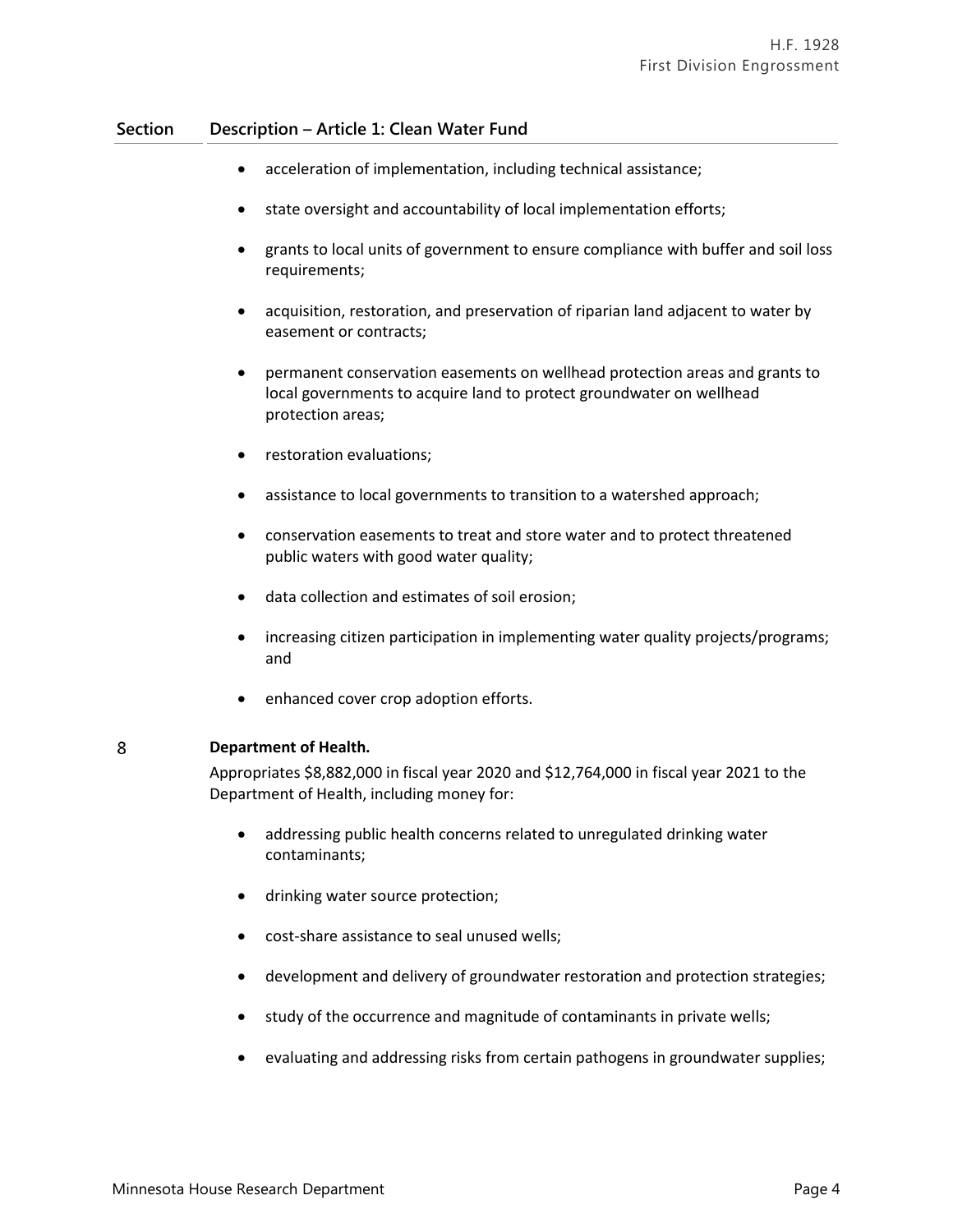- development of public health policies and an action plan to address threats to safe drinking water; and
- creation of a road map for water reuse implementation and addressing related research gaps.

#### $\overline{9}$ **Metropolitan Council.**

Appropriates \$2,890,000 in fiscal year 2020 and \$1,500,000 in fiscal year 2021 to the Metropolitan Council for:

- projects that address emerging drinking water supply threats;
- the water demand reduction grant program; and
- inflow and infiltration reduction programs.

#### 10 **University of Minnesota.**

Appropriates \$1,500,000 in fiscal year 2020 and \$1,500,000 in fiscal year 2021 to the University of Minnesota for:

- developing county geologic atlases;
- storm water performance evaluation and technology transfer program; and
- development of a comprehensive carp management program.

#### 11 **Legislature.**

Appropriates \$9,000 in fiscal year 2020 to the Legislative Coordinating Commission (LCC) for the Legacy Web site.

#### 12 **Legislative oversight.**

Requires the chairs of the legislative committees with jurisdiction over the clean water fund to convene a joint hearing by June 30, 2020, and every four years thereafter to review and evaluate the effectiveness of the Clean Water Council.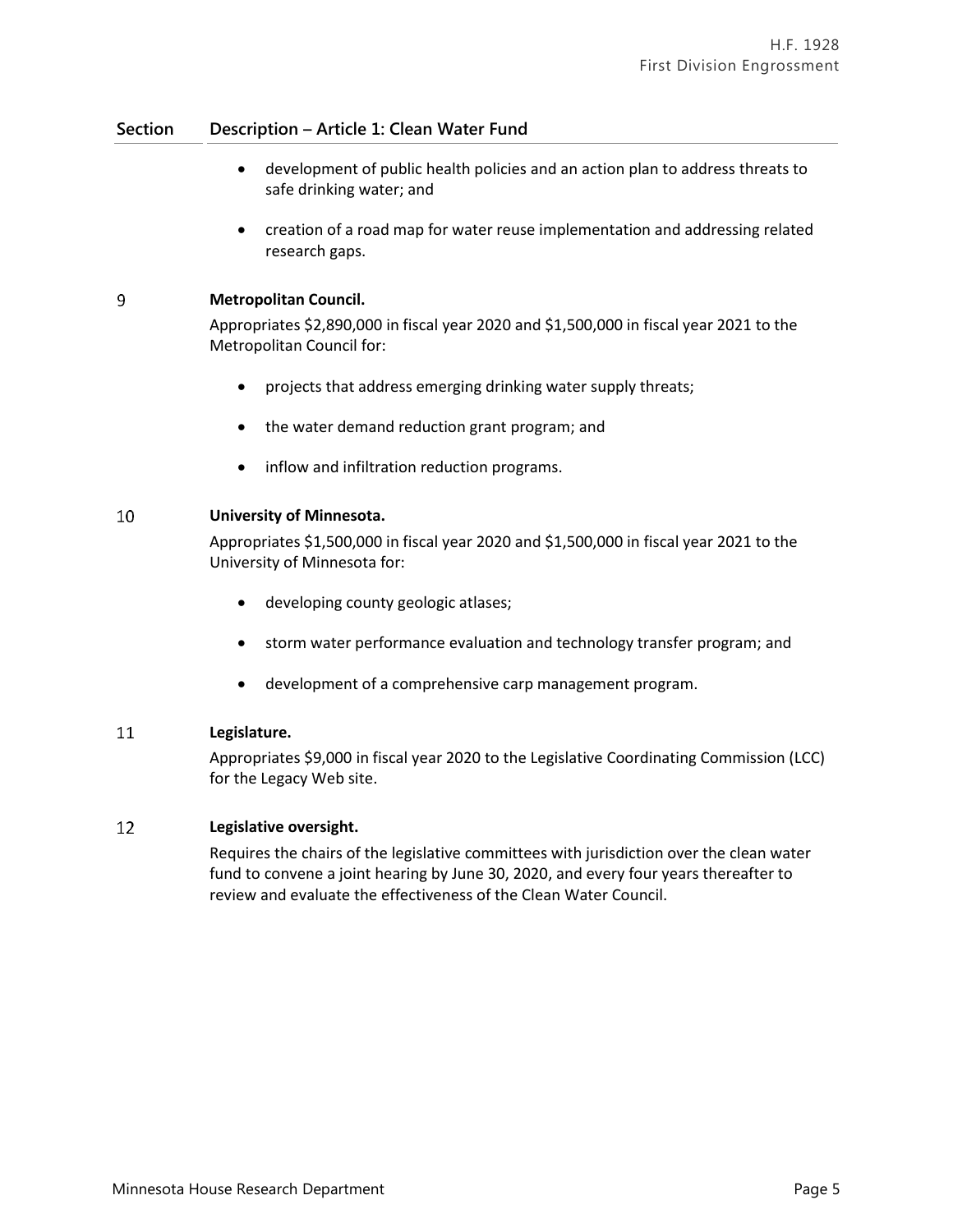# **Article 2: Clean Water Legacy Act Modifications**

This article updates and modifies the state's Clean Water Legacy Act and related provisions. The Clean Water Legacy Act was originally passed in 2006 and established a framework for assessing and improving the state's waters as required under the federal Clean Water Act.

# **Section Description – Article 2: Clean Water Legacy Act Modifications**

#### $\mathbf{1}$ **Financial assistance.**

Expands the types of financial assistance the Board of Water and Soil Resource (BWSR) can provide by allowing watershed-based, program-based, or other financial assistance in addition to performance-based as provided under current law. Allows the board to establish local match requirements and enter into certain intergovernmental agreements. Requires performance measures to be included in grant work plans.

### $\overline{2}$ **Criteria.**

Allows BWSR to develop and use eligibility criteria to award base amounts of state funding to local governments.

### $\overline{3}$ **Program purposes.**

Adds protecting sensitive groundwater areas and providing wellhead protection to the list of purposes of the comprehensive watershed management plan program.

#### 4 **Plan content.**

Adds drinking water source restoration, protection, and preservation to the list of items to be included in a comprehensive local watershed management plan.

#### 5 **Timelines; administration.**

Restricts BWSR from amending its transition plan for watershed-based planning to no more than once every two years.

#### 6 **Comprehensive local water management plan.**

Defines "comprehensive local water management plan" for purposes of the Clean Water Legacy Act.

## $\overline{7}$ **Comprehensive watershed management plan.**

Defines "comprehensive watershed management plan" for purposes of the Clean Water Legacy Act.

#### 8 **Restoration.**

Modifies the definition of "restoration" for purposes of the Clean Water Legacy Act.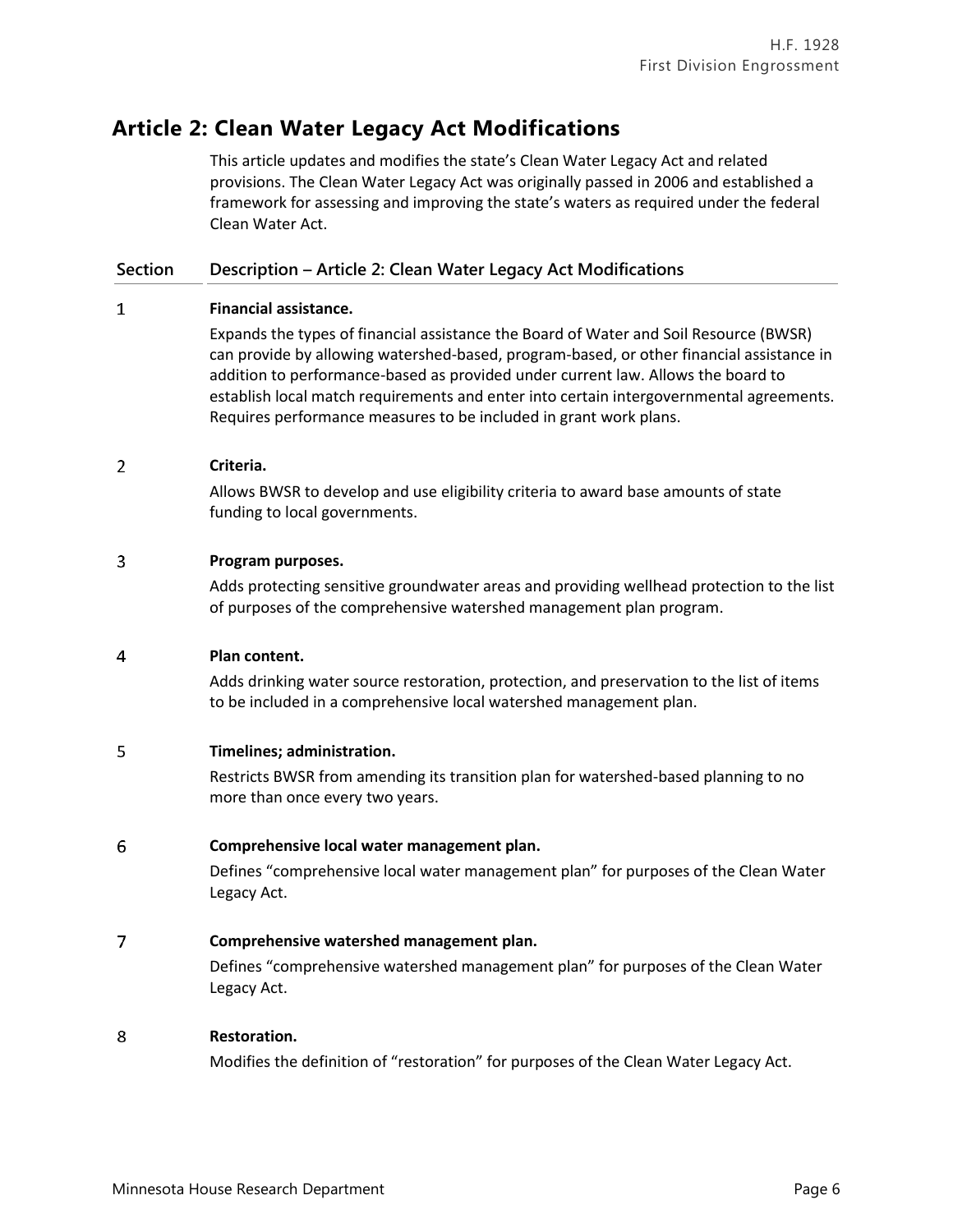# **Section Description – Article 2: Clean Water Legacy Act Modifications**

### 9 **TMDL implementation plan.**

Modifies the definition of "TMDL implementation plan" to allow certain plans or strategies, including comprehensive watershed management plans and watershed restoration and protection strategies (WRAPS), to serve as the implementation plan for a TMDL when the Pollution Control Agency (PCA) determines the plan or strategy is sufficient.

### 10 **Watershed restoration and protection strategy or WRAPS.**

Modifies the definition of "watershed restoration and protection strategy" or "WRAPS" to allow the strategy to apply to a more flexible area and narrows the definition to include only strategies, not strategies and actions as stated under current law.

### 11 **Goals for implementation.**

Modifies the Clean Water Legacy Act goals.

#### 12 **Implementation policies.**

Modifies the Clean Water Legacy Act implementation policies.

### 13 **Priorities for scheduling and preparing WRAPS and TMDLs.**

Requires the PCA to seek recommendations from the Clean Water Council (CWC), DNR, Department of Health (MDH), Department of Agriculture (MDA), and BWSR regarding priorities for scheduling and preparing TMDLs and WRAPSs, and adds surface water and groundwater interactions and other items to the list of considerations that must be made when setting priorities.

#### 14 **Priorities for funding protection actions.**

Expands the types of waters the CWC may provide recommendations for funding for to include waters that have an approved TMDL.

## **Alternatives; TMDL, TMDL implementation plan, or WRAPS.** 15

Allows the PCA to submit a comprehensive watershed management plan or comprehensive local water management plan as an alternative to a TMDL in certain circumstances. States that a TMDL implementation plan or WRAPS is not needed if the PCA determines that a comprehensive watershed management plan, comprehensive local water management plan, or statewide/regional plan published by the agency is sufficient and allows the PCA to request BWSR to evaluate the implementation of these plans and to revoke or amend a determination after the evaluation is conducted.

## 16 **Coordinating municipal and local water quality activities.**

States that certain projects, practices, and programs for water quality improvement or protection may be considered as contributing to the requirements of a storm water pollution prevention program for purposes of municipal separate storm sewer system